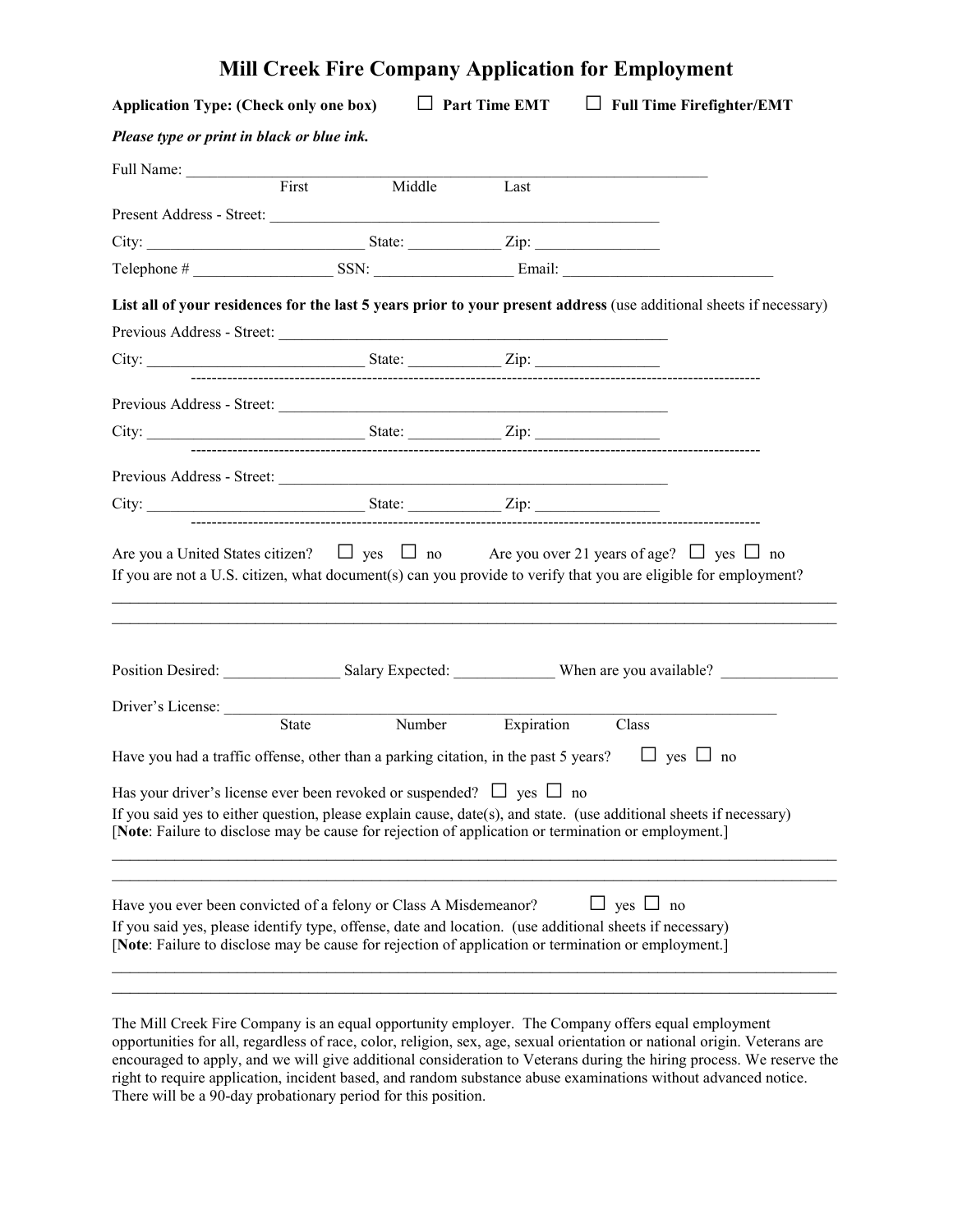## **Education:**

| <b>HIGH SCHOOL</b>                       |                                                                                                                         |  |  |
|------------------------------------------|-------------------------------------------------------------------------------------------------------------------------|--|--|
|                                          |                                                                                                                         |  |  |
|                                          |                                                                                                                         |  |  |
| <b>COLLEGE / UNIVERSITY</b>              |                                                                                                                         |  |  |
|                                          |                                                                                                                         |  |  |
|                                          |                                                                                                                         |  |  |
| Other Education and/or Training?         | ,我们也不能在这里的人,我们也不能在这里的人,我们也不能在这里的人,我们也不能在这里的人,我们也不能在这里的人,我们也不能在这里的人,我们也不能在这里的人,我们也                                       |  |  |
| <b>COLLEGE / UNIVERSITY</b>              | ,我们也不能在这里的人,我们也不能在这里的人,我们也不能在这里的人,我们也不能在这里的人,我们也不能在这里的人,我们也不能在这里的人,我们也不能在这里的人,我们也                                       |  |  |
|                                          |                                                                                                                         |  |  |
|                                          |                                                                                                                         |  |  |
| Other Education and/or Training?         |                                                                                                                         |  |  |
|                                          | ,我们也不能在这里的人,我们也不能在这里的人,我们也不能在这里的人,我们也不能在这里的人,我们也不能在这里的人,我们也不能在这里的人,我们也不能在这里的人,我们也                                       |  |  |
| <b>MILITARY SERVICE</b>                  |                                                                                                                         |  |  |
|                                          |                                                                                                                         |  |  |
|                                          |                                                                                                                         |  |  |
| Specialized training and/or assignments? |                                                                                                                         |  |  |
|                                          | ,我们也不能在这里的时候,我们也不能在这里的时候,我们也不能在这里的时候,我们也不能会在这里的时候,我们也不能会在这里的时候,我们也不能会在这里的时候,我们也不能                                       |  |  |
| <b>VOLUNTEER FIRE SERVICE</b>            |                                                                                                                         |  |  |
|                                          | Address:                                                                                                                |  |  |
|                                          | Dates: _______________________Highest Office Achieved: __________________________                                       |  |  |
|                                          |                                                                                                                         |  |  |
|                                          |                                                                                                                         |  |  |
|                                          |                                                                                                                         |  |  |
|                                          |                                                                                                                         |  |  |
| as well as your DSFS transcript):        | List applicable fire training and/or Delaware State Fire School courses completed (attach additional pages if needed    |  |  |
|                                          | List all apparatus you are cleared to drive (i.e., all station XX fire apparatus, XX engine & rescue, ambulance, etc.): |  |  |
|                                          |                                                                                                                         |  |  |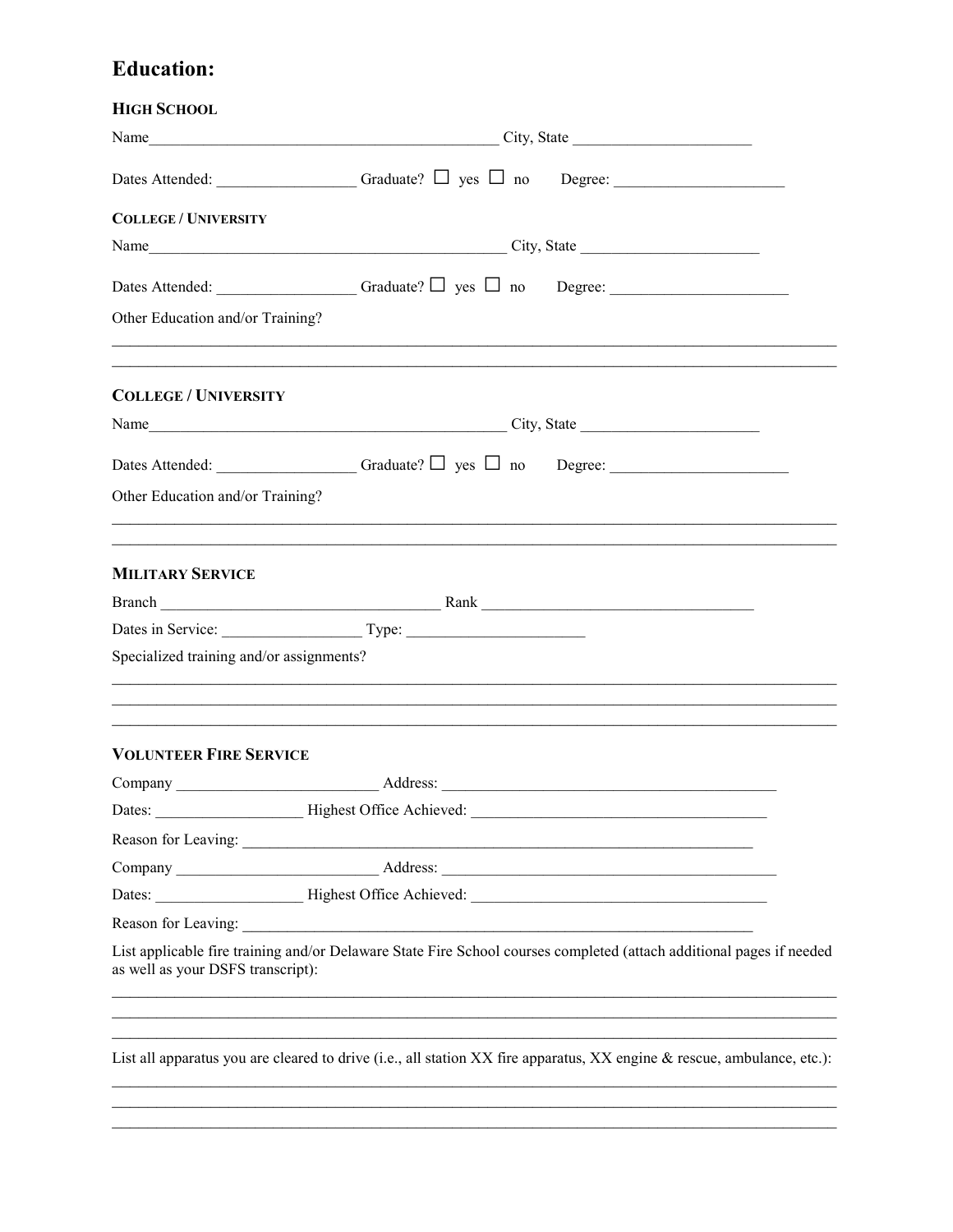**Employment:** *List all of your previous employment, including full, temporary and part-time employment. Begin with current or most recent employment and use additional sheets if necessary.* [**Note**: Failure to disclose may be cause for rejection of application or termination or employment.] Company Name:  $\Box$  yes  $\Box$  no Address - Street: <br>
Telephone Number: City: \_\_\_\_\_\_\_\_\_\_\_\_\_\_\_\_\_\_\_\_\_\_\_\_\_\_\_\_ State:\_\_\_\_\_\_\_\_\_\_\_\_\_\_\_\_\_\_ Zip Code:\_\_\_\_\_\_\_\_\_\_\_\_\_\_\_\_ Start Date: \_\_\_\_\_\_\_\_\_\_\_\_ End Date: \_\_\_\_\_\_\_\_\_\_\_\_ Position(s) Held: \_\_\_\_\_\_\_\_\_\_\_\_\_\_\_\_\_\_\_\_\_\_\_\_\_\_\_ Present or Last Supervisor: \_\_\_\_\_\_\_\_\_\_\_\_\_\_\_\_\_\_\_\_\_\_\_\_\_\_\_ Telephone Number: \_\_\_\_\_\_\_\_\_\_\_\_\_\_\_\_ Reason for Leaving: -------------------------------------------------------------------------------------------------------------- Company Name: \_\_\_\_\_\_\_\_\_\_\_\_\_\_\_\_\_\_\_\_\_\_\_\_\_\_\_\_\_\_\_\_\_\_\_\_\_\_\_ May We Contact? **□** yes **□** noAddress - Street: \_\_\_\_\_\_\_\_\_\_\_\_\_\_\_\_\_\_\_\_\_\_\_\_\_\_\_\_\_\_\_\_\_\_\_ Telephone Number: \_\_\_\_\_\_\_\_\_\_\_\_\_\_\_\_ City: State: State: Zip Code: Start Date: \_\_\_\_\_\_\_\_\_\_\_\_ End Date: \_\_\_\_\_\_\_\_\_\_\_\_ Position(s) Held: \_\_\_\_\_\_\_\_\_\_\_\_\_\_\_\_\_\_\_\_\_\_\_\_\_\_\_ Present or Last Supervisor: \_\_\_\_\_\_\_\_\_\_\_\_\_\_\_\_\_\_\_\_\_\_\_\_\_\_\_ Telephone Number: \_\_\_\_\_\_\_\_\_\_\_\_\_\_\_\_ Reason for Leaving: -------------------------------------------------------------------------------------------------------------- Company Name: \_\_\_\_\_\_\_\_\_\_\_\_\_\_\_\_\_\_\_\_\_\_\_\_\_\_\_\_\_\_\_\_\_\_\_\_\_\_\_ May We Contact? **□** yes **□** noAddress - Street: \_\_\_\_\_\_\_\_\_\_\_\_\_\_\_\_\_\_\_\_\_\_\_\_\_\_\_\_\_\_\_\_\_\_\_ Telephone Number: \_\_\_\_\_\_\_\_\_\_\_\_\_\_\_\_ City: State: State: Zip Code: Start Date: \_\_\_\_\_\_\_\_\_\_\_\_ End Date: \_\_\_\_\_\_\_\_\_\_\_\_ Position(s) Held: \_\_\_\_\_\_\_\_\_\_\_\_\_\_\_\_\_\_\_\_\_\_\_\_\_\_\_ Present or Last Supervisor: \_\_\_\_\_\_\_\_\_\_\_\_\_\_\_\_\_\_\_\_\_\_\_\_\_\_\_ Telephone Number: \_\_\_\_\_\_\_\_\_\_\_\_\_\_\_\_ Reason for Leaving: -------------------------------------------------------------------------------------------------------------- Company Name: \_\_\_\_\_\_\_\_\_\_\_\_\_\_\_\_\_\_\_\_\_\_\_\_\_\_\_\_\_\_\_\_\_\_\_\_\_\_\_ May We Contact? **□** yes **□** noAddress - Street: <br>
Telephone Number: City: \_\_\_\_\_\_\_\_\_\_\_\_\_\_\_\_\_\_\_\_\_\_\_\_\_\_\_\_ State: \_\_\_\_\_\_\_\_\_\_\_\_\_\_\_\_\_\_ Zip Code: \_\_\_\_\_\_\_\_\_\_\_\_\_\_\_\_ Start Date: \_\_\_\_\_\_\_\_\_\_\_\_\_\_ End Date: \_\_\_\_\_\_\_\_\_\_\_\_\_\_\_\_ Position(s) Held: \_\_\_\_\_\_\_\_\_\_\_\_\_\_\_\_\_\_\_\_\_\_\_\_\_\_\_\_ Present or Last Supervisor: \_\_\_\_\_\_\_\_\_\_\_\_\_\_\_\_\_\_\_\_\_\_\_\_\_\_\_ Telephone Number: \_\_\_\_\_\_\_\_\_\_\_\_\_\_\_\_ Reason for Leaving: -------------------------------------------------------------------------------------------------------------- Company Name: \_\_\_\_\_\_\_\_\_\_\_\_\_\_\_\_\_\_\_\_\_\_\_\_\_\_\_\_\_\_\_\_\_\_\_\_\_\_\_ May We Contact? **□** yes **□** noAddress - Street: \_\_\_\_\_\_\_\_\_\_\_\_\_\_\_\_\_\_\_\_\_\_\_\_\_\_\_\_\_\_\_\_\_\_\_ Telephone Number: \_\_\_\_\_\_\_\_\_\_\_\_\_\_\_\_ City: State: State: Zip Code: Start Date: \_\_\_\_\_\_\_\_\_\_\_\_ End Date: \_\_\_\_\_\_\_\_\_\_\_\_ Position(s) Held: \_\_\_\_\_\_\_\_\_\_\_\_\_\_\_\_\_\_\_\_\_\_\_\_\_\_\_ Present or Last Supervisor: \_\_\_\_\_\_\_\_\_\_\_\_\_\_\_\_\_\_\_\_\_\_\_\_\_\_\_ Telephone Number: \_\_\_\_\_\_\_\_\_\_\_\_\_\_\_\_ Reason for Leaving: --------------------------------------------------------------------------------------------------------------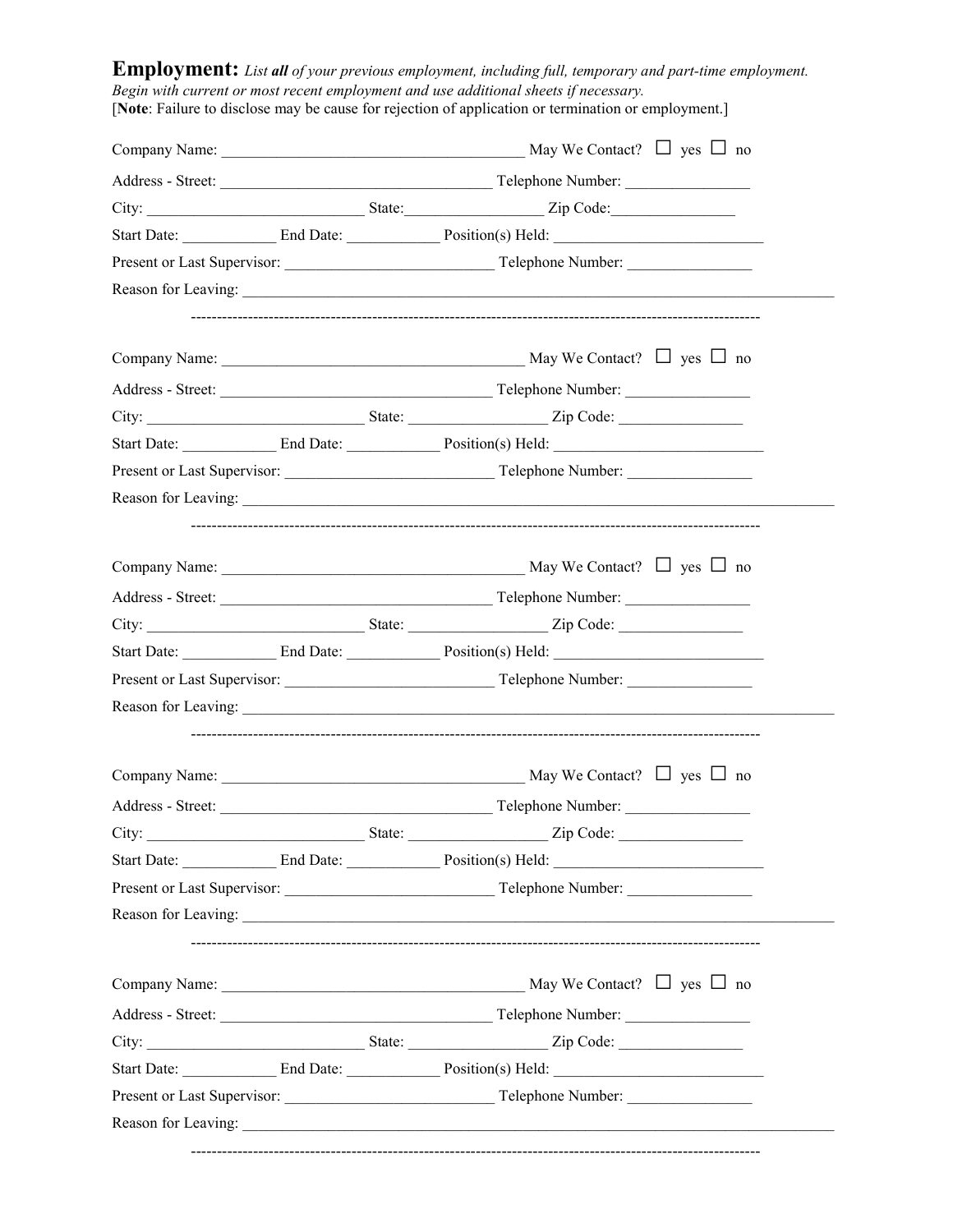|       |        | City: <u>City:</u> State: <u>State: Zip Code:</u>                                                                                                                                                                             |  |
|-------|--------|-------------------------------------------------------------------------------------------------------------------------------------------------------------------------------------------------------------------------------|--|
|       |        | Start Date: End Date: Position(s) Held:                                                                                                                                                                                       |  |
|       |        |                                                                                                                                                                                                                               |  |
|       |        |                                                                                                                                                                                                                               |  |
|       |        |                                                                                                                                                                                                                               |  |
|       |        |                                                                                                                                                                                                                               |  |
|       |        |                                                                                                                                                                                                                               |  |
|       |        |                                                                                                                                                                                                                               |  |
|       |        |                                                                                                                                                                                                                               |  |
|       |        | Reason for Leaving: 2008. The Contract of the Contract of the Contract of the Contract of the Contract of the Contract of the Contract of the Contract of the Contract of the Contract of the Contract of the Contract of the |  |
|       |        |                                                                                                                                                                                                                               |  |
|       |        |                                                                                                                                                                                                                               |  |
|       |        |                                                                                                                                                                                                                               |  |
|       |        |                                                                                                                                                                                                                               |  |
|       |        |                                                                                                                                                                                                                               |  |
|       |        |                                                                                                                                                                                                                               |  |
|       |        |                                                                                                                                                                                                                               |  |
|       |        |                                                                                                                                                                                                                               |  |
| City: | State: | Zip Code:                                                                                                                                                                                                                     |  |
|       |        |                                                                                                                                                                                                                               |  |
|       |        |                                                                                                                                                                                                                               |  |
|       |        |                                                                                                                                                                                                                               |  |
|       |        |                                                                                                                                                                                                                               |  |
|       |        |                                                                                                                                                                                                                               |  |
|       |        |                                                                                                                                                                                                                               |  |
|       |        | Start Date: End Date: Position(s) Held:                                                                                                                                                                                       |  |
|       |        |                                                                                                                                                                                                                               |  |
|       |        | Reason for Leaving:                                                                                                                                                                                                           |  |
|       |        |                                                                                                                                                                                                                               |  |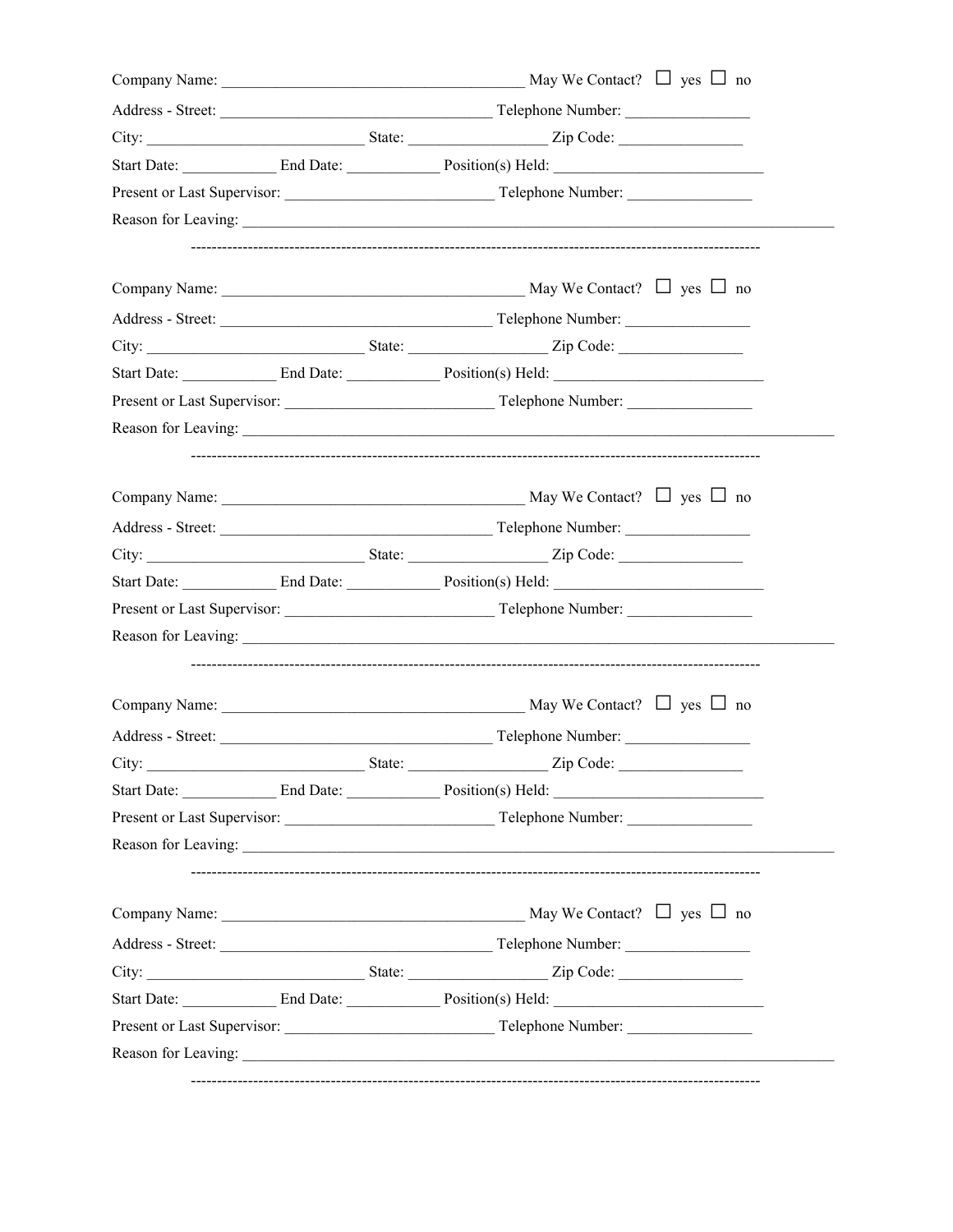Do you have any relatives or friends employed by or members of Mill Creek Fire Company?  $\Box$  yes  $\Box$  no If yes, please list name(s) and relationship:

|                                                                                         |  | <b>Character &amp; Personal References:</b> (Do not include relatives or employers)                                                                                                                                                 |  |
|-----------------------------------------------------------------------------------------|--|-------------------------------------------------------------------------------------------------------------------------------------------------------------------------------------------------------------------------------------|--|
|                                                                                         |  | 1. Name: Vears Known:                                                                                                                                                                                                               |  |
|                                                                                         |  |                                                                                                                                                                                                                                     |  |
|                                                                                         |  | City: <u>City:</u> City: City: City: City: City: City: Code: City: Code: City: Code: City: Code: City: Code: City: Code: City: Code: City: Code: City: Code: City: Code: City: City: Code: City: City: City: City: City: City: City |  |
|                                                                                         |  |                                                                                                                                                                                                                                     |  |
|                                                                                         |  |                                                                                                                                                                                                                                     |  |
|                                                                                         |  |                                                                                                                                                                                                                                     |  |
|                                                                                         |  |                                                                                                                                                                                                                                     |  |
|                                                                                         |  |                                                                                                                                                                                                                                     |  |
|                                                                                         |  |                                                                                                                                                                                                                                     |  |
|                                                                                         |  |                                                                                                                                                                                                                                     |  |
| <b>Skills:</b>                                                                          |  |                                                                                                                                                                                                                                     |  |
| Are you a Nationally Registered Emergency Medical Technician and Delaware EMT?          |  | $\Box$ yes $\Box$ no                                                                                                                                                                                                                |  |
|                                                                                         |  | List current level and date of certification/expiration for NR-EMT, DE-EMT, CPR/AED:                                                                                                                                                |  |
|                                                                                         |  |                                                                                                                                                                                                                                     |  |
|                                                                                         |  |                                                                                                                                                                                                                                     |  |
|                                                                                         |  |                                                                                                                                                                                                                                     |  |
| Please list any fire/emergency medical services vehicles you have operated:             |  |                                                                                                                                                                                                                                     |  |
|                                                                                         |  |                                                                                                                                                                                                                                     |  |
| Can you operate a personal computer and tablet? $\Box$ yes $\Box$ no                    |  |                                                                                                                                                                                                                                     |  |
| If yes, indicated software experience and type(s) you have operated?                    |  |                                                                                                                                                                                                                                     |  |
|                                                                                         |  |                                                                                                                                                                                                                                     |  |
| Please list any other skills that would contribute to your employment with the company. |  |                                                                                                                                                                                                                                     |  |
|                                                                                         |  |                                                                                                                                                                                                                                     |  |